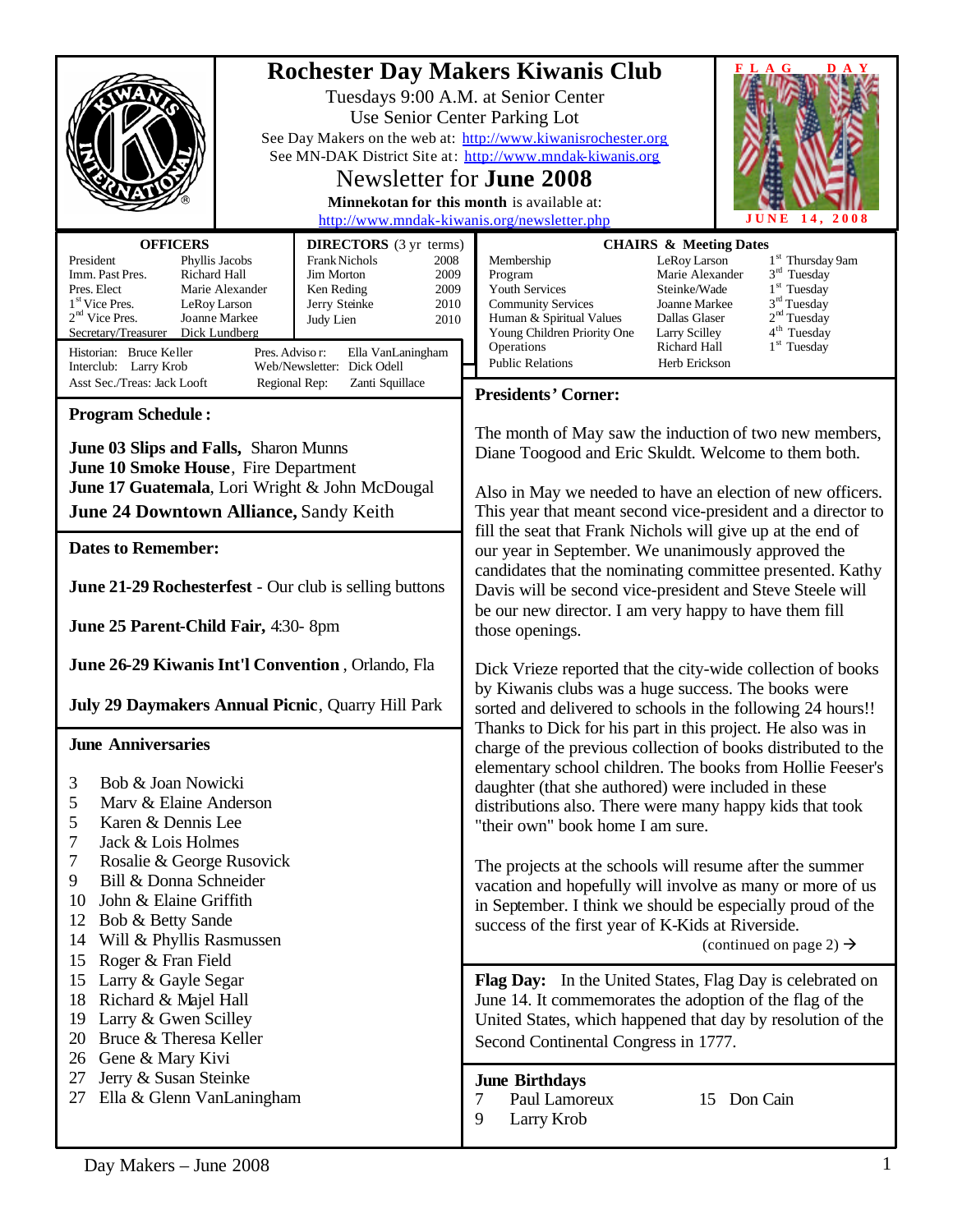| <b>Secretary/Treasurers Report - May'08</b>                                                                                                                                                                                                                                         |                                                                                                                                                                                                                                                                                                                                                                                                                                                                                                                                                      |  |
|-------------------------------------------------------------------------------------------------------------------------------------------------------------------------------------------------------------------------------------------------------------------------------------|------------------------------------------------------------------------------------------------------------------------------------------------------------------------------------------------------------------------------------------------------------------------------------------------------------------------------------------------------------------------------------------------------------------------------------------------------------------------------------------------------------------------------------------------------|--|
| <b>Bank Balance 4/30/08:</b><br>\$14,401.58<br><b>Administrative Account:</b><br>\$13,611.12<br>$-639.14$<br>Service Account:<br>1,349.60<br>Hockey/YCPO:<br>\$<br>80.00<br><b>Bike Repair:</b>                                                                                     | <b>Community Service-</b> The committee will do a program on<br>our many service projects at a club meeting. The<br>committee stressed the importance of reviewing our service<br>projects at new member orientation.<br>YCPO- The Rochester Kiwanis Clubs will again do the<br>Parent/Child fair at Rochester Fest on June 25 <sup>th</sup> .                                                                                                                                                                                                       |  |
| Day Makers on leave: Judy Lien                                                                                                                                                                                                                                                      |                                                                                                                                                                                                                                                                                                                                                                                                                                                                                                                                                      |  |
| <b>April Service Hour Statistics: 857 hours by 52</b><br>members, 64% Participation.<br><b>May 13, 2008 Board Meeting Highlights:</b>                                                                                                                                               | <b>Youth Services-</b> The committee has recommended the<br>Taha family to be our next "Adopted Family". The board<br>then approved the Taha family as our adopted Family. Our<br>club's scholarship recipient has been selected, and the<br>scholarship will be presented on May 19 <sup>th</sup> at the awards<br>ceremony.                                                                                                                                                                                                                        |  |
| We still have not found a solution to our storage<br>problem, but there is a possibility at the Senior Center's<br>bingo location. Phyllis will follow-up. We need to pare<br>our stuff down to what is necessary to keep.<br>The nominating committee has recruited candidates for | Key Club-The Century Key Club currently has 163<br>members. Jerry Steinke is checking into why Key Club<br>International is requiring all Key Clubs to have a federal<br>tax id number. Currently the school has financial<br>responsibility for the Key Club.                                                                                                                                                                                                                                                                                       |  |
| the expiring officer terms. They are: Kathy Davis -<br>Second VP, and Steve Steele - Director.                                                                                                                                                                                      | Richard Lundberg, Treasurer                                                                                                                                                                                                                                                                                                                                                                                                                                                                                                                          |  |
| Jack and Judy Zierdt will be our delegates to the<br>International Convention in Orlando.                                                                                                                                                                                           | <b>President Corner:</b> (continued)                                                                                                                                                                                                                                                                                                                                                                                                                                                                                                                 |  |
| The board added Learning is Forever (LIFE) as an<br>approved club project. Currently 3 members are<br>volunteering for this project.                                                                                                                                                | Sue Thalacker, our coordinator at the school, paid us a visit<br>and explained the summer book program and the bus<br>named Lily that is used as a bookmobile. Several of you<br>signed up to be on that bus to help with manual "checkout"<br>procedure during these summer months. This keeps us in<br>touch with the students while they are on vacation.<br>May is also the month that we select the recipient of our<br>\$1000 scholarship. This year it was an exemplary student<br>from Century, Megan Coughlin. I presented it to her at the |  |
| As of this date we have five members planning to attend<br>the District Convention: Chuck Jacobson, Margee<br>Jacobson, Roger Olson, Jack Zierdt, Judy Zierdt.                                                                                                                      |                                                                                                                                                                                                                                                                                                                                                                                                                                                                                                                                                      |  |
| <b>COMMITTEE REPORTS</b>                                                                                                                                                                                                                                                            |                                                                                                                                                                                                                                                                                                                                                                                                                                                                                                                                                      |  |
| Membership-One additional member is needed before<br>September 30 <sup>th</sup> .                                                                                                                                                                                                   | evening award ceremony on May 19. It is wonderful to<br>help a hard working student such as Megan with the<br>increasingly high costs of college education.                                                                                                                                                                                                                                                                                                                                                                                          |  |
| <b>Program-</b> The committee is working on programs for<br>June, and the annual picnic/club birthday party.                                                                                                                                                                        | Remember our Circle of Three!                                                                                                                                                                                                                                                                                                                                                                                                                                                                                                                        |  |
| <b>Operations - More fundraisers are needed. Committee</b>                                                                                                                                                                                                                          | Phyllis                                                                                                                                                                                                                                                                                                                                                                                                                                                                                                                                              |  |
| will investigate the Out Back Restaurant.                                                                                                                                                                                                                                           | <b>Web Humor:</b>                                                                                                                                                                                                                                                                                                                                                                                                                                                                                                                                    |  |
| <b>Public Relations - The Rochester Rotary Clubs did a</b><br>Post Bulletin insert. Could the Kiwanis clubs do the<br>same? President Phyllis will bring this up at the next<br>sub-region meeting.                                                                                 | For a Compendium of Puntifications go to:<br>http://blogs.news.com.au/heraldsun/faithworks/index.php/h<br>eraldsun/comments/a_compendium_of_puntifications/<br>See bottom of next page for a sample.                                                                                                                                                                                                                                                                                                                                                 |  |
|                                                                                                                                                                                                                                                                                     |                                                                                                                                                                                                                                                                                                                                                                                                                                                                                                                                                      |  |
| Continued in next column $\rightarrow$                                                                                                                                                                                                                                              | Thank you (may be) Mr Ron King                                                                                                                                                                                                                                                                                                                                                                                                                                                                                                                       |  |